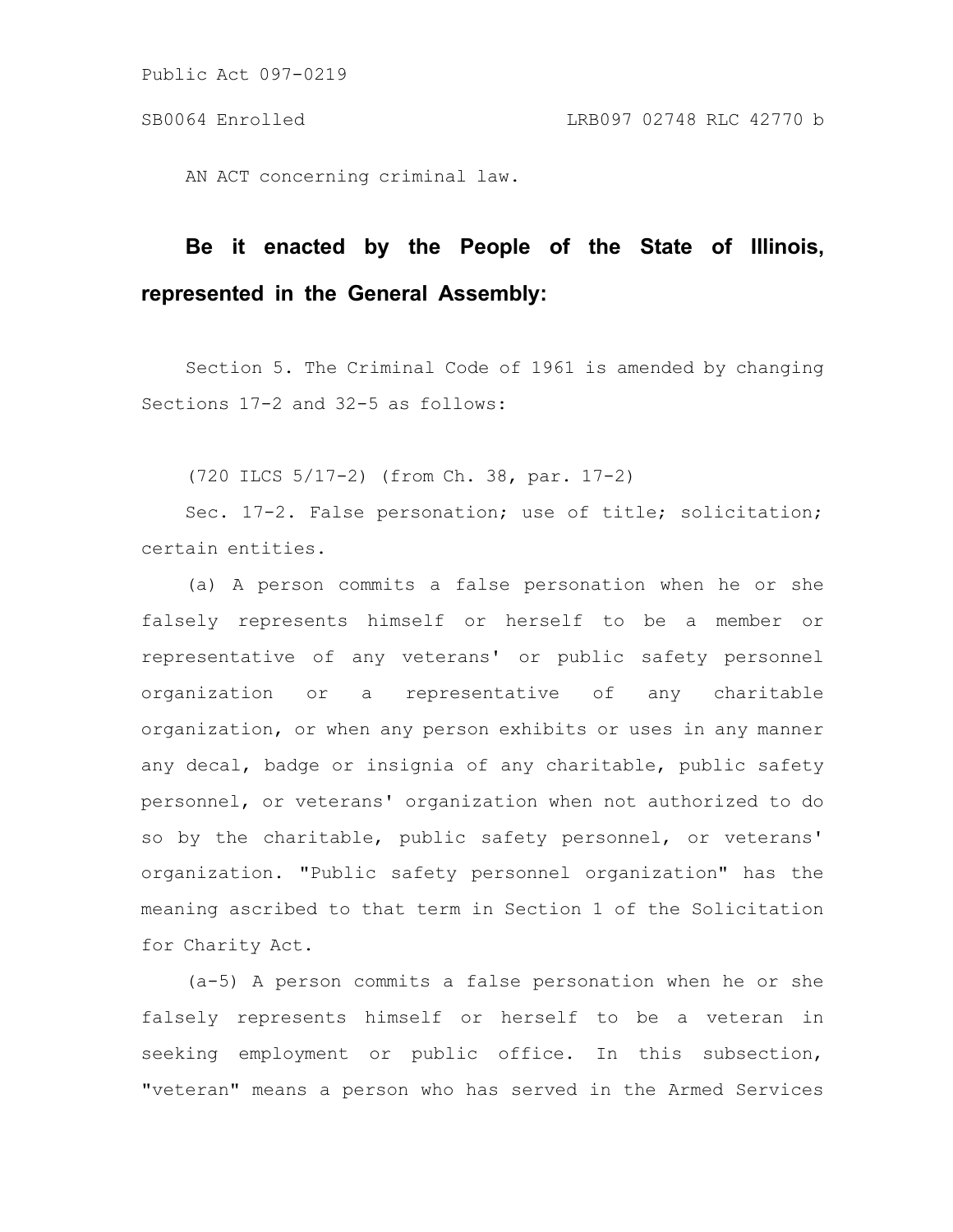### SB0064 Enrolled LRB097 02748 RLC 42770 b

or Reserve Forces of the United States.

(a-6) A person commits a false personation when he or she falsely represents himself or herself to be a recipient of, or wears on his or her person, any of the following medals if that medal was not awarded to that person by the United States government, irrespective of branch of service: the Congressional Medal of Honor, the Distinguished Service Cross, the Navy Cross, the Air Force Cross, the Silver Star, the Bronze Star, or the Purple Heart.

It is a defense to a prosecution under this subsection  $(a-6)$  that the medal is used, or is intended to be used, exclusively:

(1) for a dramatic presentation, such as a theatrical, film, or television production, or a historical re-enactment; or

(2) for a costume worn, or intended to be worn, by a person under 18 years of age.

(a-7) A person commits a false personation when he or she knowingly and falsely represents himself or herself to be:

(1) another actual person and does an act in such assumed character with intent to intimidate, threaten, injure, defraud, or to obtain a benefit from another; or

(2) a representative of an actual person or organization and does an act in such false capacity with intent to obtain a benefit or to injure or defraud another. (b) No person shall use the words "Chicago Police,"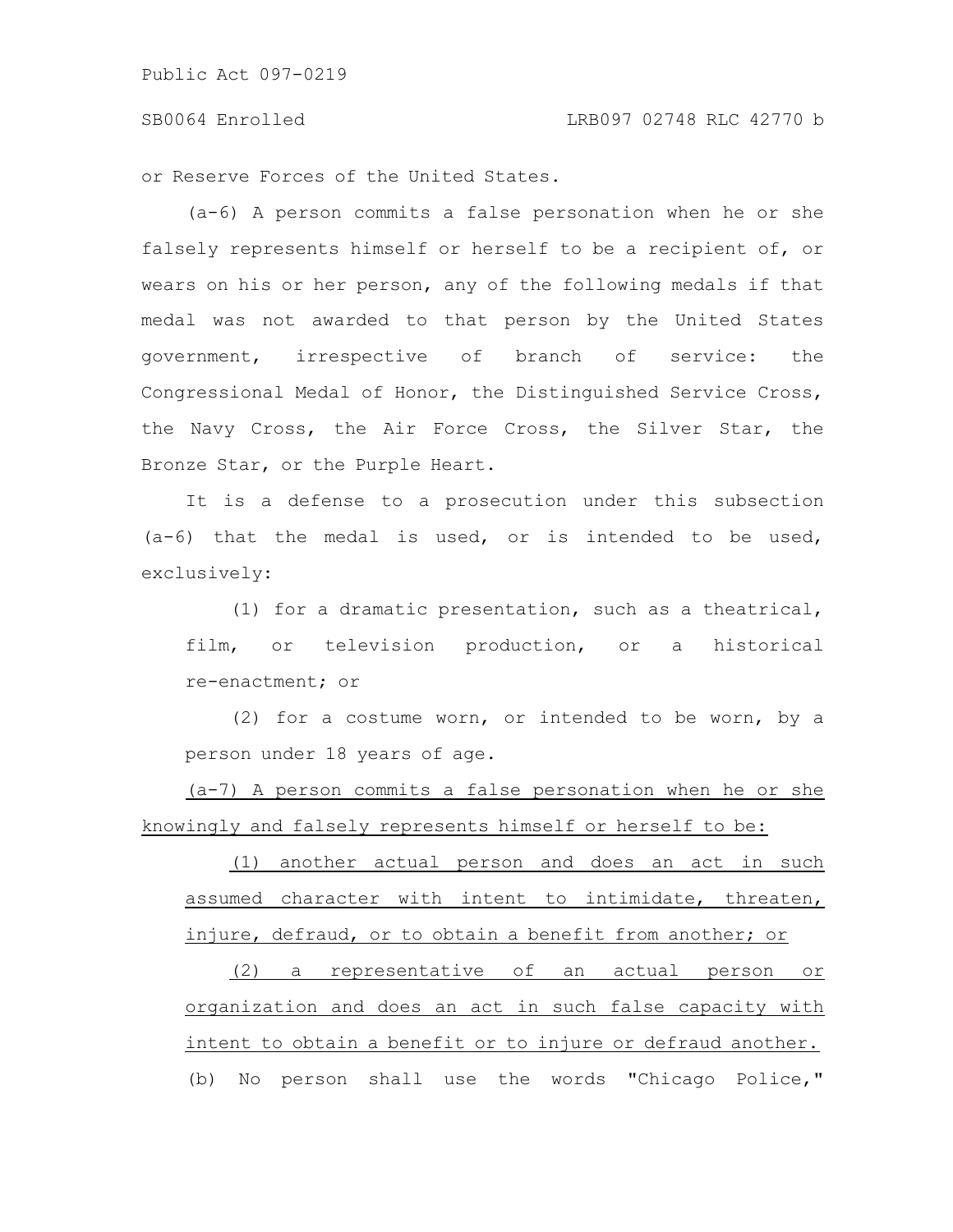"Chicago Police Department," "Chicago Patrolman," "Chicago Sergeant," "Chicago Lieutenant," "Chicago Peace Officer" or any other words to the same effect in the title of any organization, magazine, or other publication without the express approval of the Chicago Police Board.

(b-5) No person shall use the words "Cook County Sheriff's Police" or "Cook County Sheriff" or any other words to the same effect in the title of any organization, magazine, or other publication without the express approval of the office of the Cook County Sheriff's Merit Board. The references to names and titles in this Section may not be construed as authorizing use of the names and titles of other organizations or public safety personnel organizations otherwise prohibited by this Section or the Solicitation for Charity Act.

(b-10) No person may use, in the title of any organization, magazine, or other publication, the words "officer", "peace officer", "police", "law enforcement", "trooper", "sheriff", "deputy", "deputy sheriff", or "state police" in combination with the name of any state, state agency, public university, or unit of local government without the express written authorization of that state, state agency, or unit of local government.

(c) (Blank).

(c-1) No person may claim or represent that he or she is acting on behalf of any police department, chief of a police department, fire department, chief of a fire department,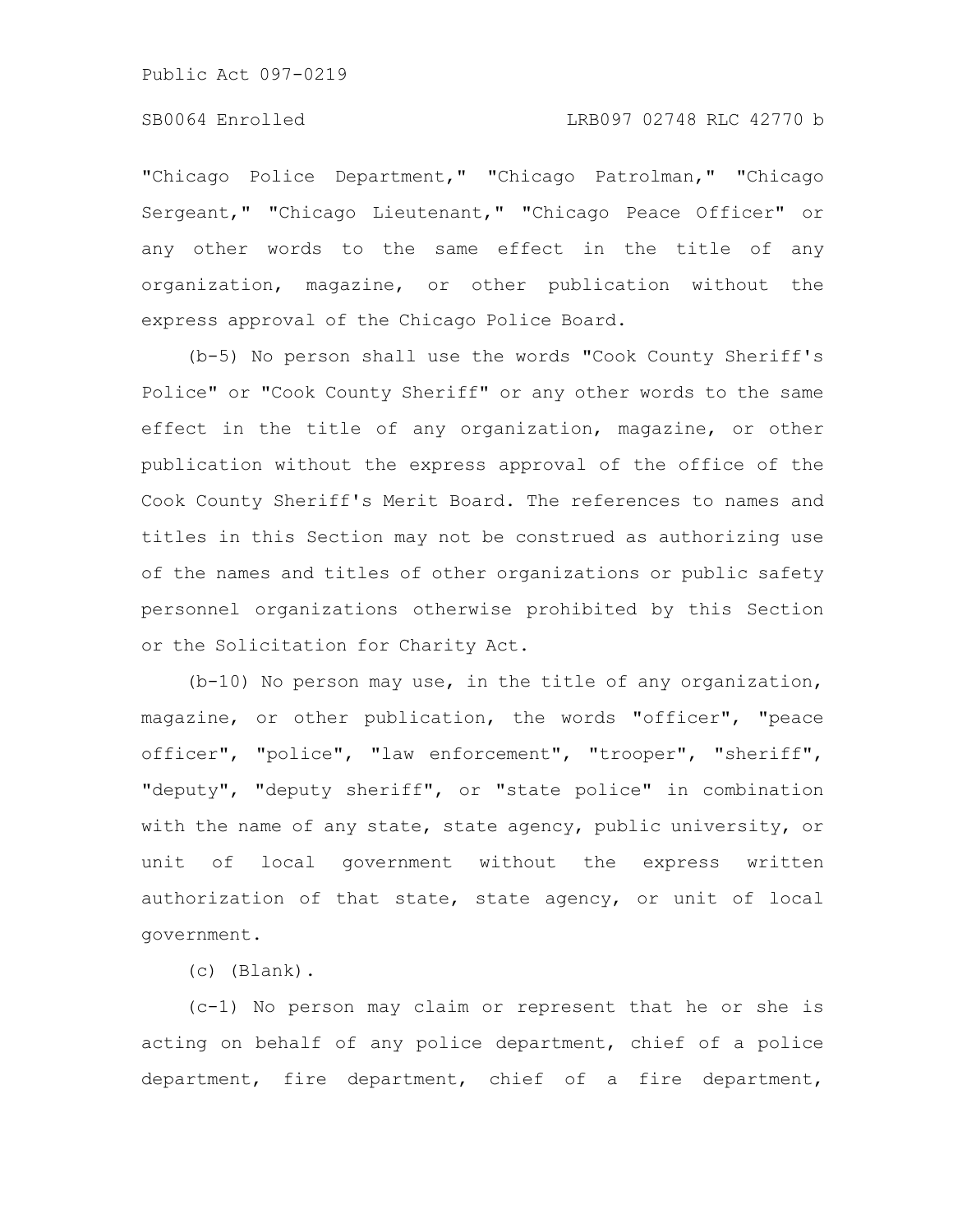# SB0064 Enrolled LRB097 02748 RLC 42770 b

sheriff's department, or sheriff when soliciting financial contributions or selling or delivering or offering to sell or deliver any merchandise, goods, services, memberships, or advertisements unless the chief of the police department, fire department, and the corporate or municipal authority thereof, or the sheriff has first entered into a written agreement with the person or with an organization with which the person is affiliated and the agreement permits the activity.

(c-2) No person, when soliciting financial contributions or selling or delivering or offering to sell or deliver any merchandise, goods, services, memberships, or advertisements may claim or represent that he or she is representing or acting on behalf of any nongovernmental organization by any name which includes "officer", "peace officer", "police", "law enforcement", "trooper", "sheriff", "deputy", "deputy sheriff", "State police", or any other word or words which would reasonably be understood to imply that the organization is composed of law enforcement personnel unless the person is actually representing or acting on behalf of the nongovernmental organization, and the nongovernmental organization is controlled by and governed by a membership of and represents a group or association of active duty peace officers, retired peace officers, or injured peace officers and before commencing the solicitation or the sale or the offers to sell any merchandise, goods, services, memberships, or advertisements, a written contract between the soliciting or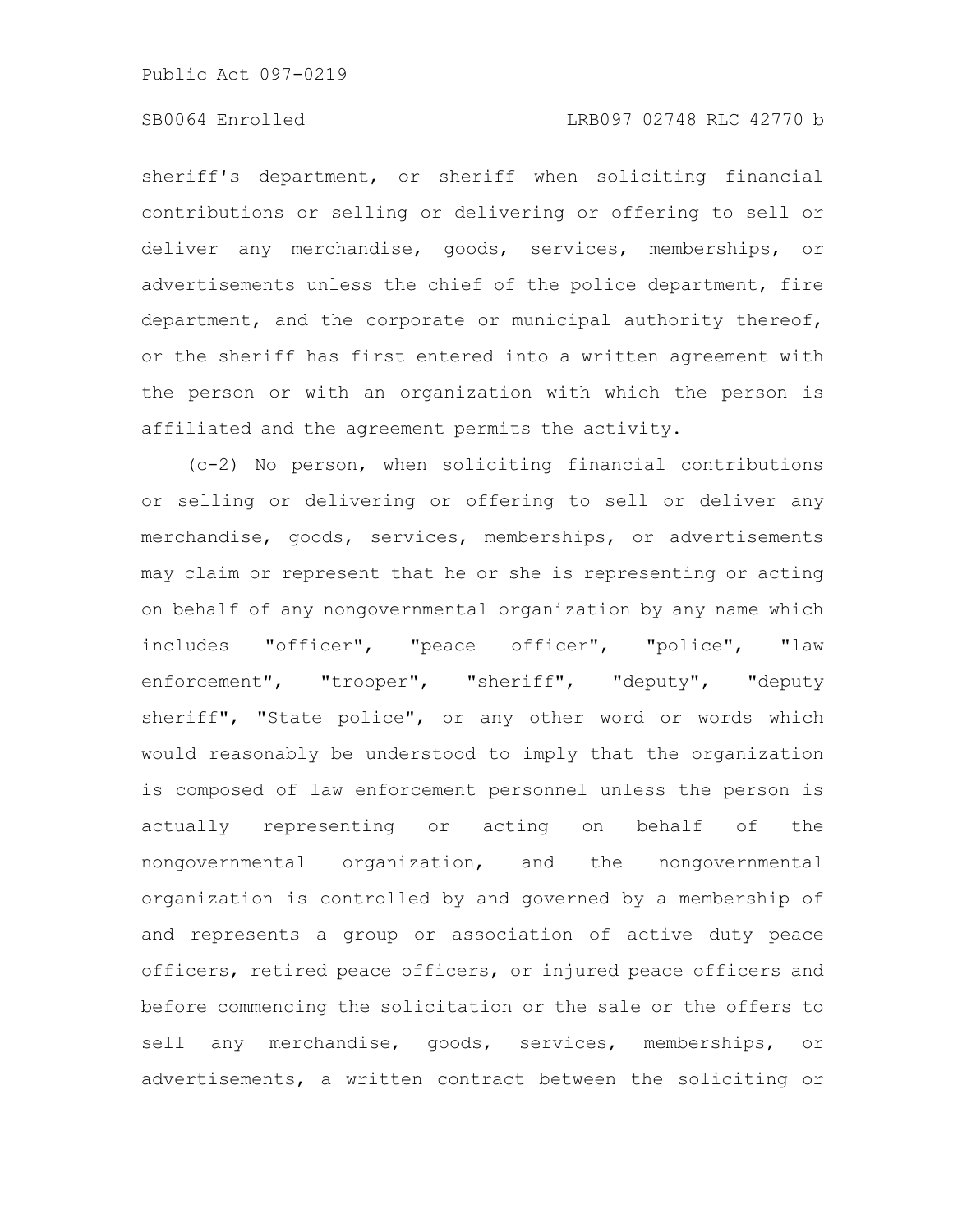selling person and the nongovernmental organization has been entered into.

(c-3) No person may solicit financial contributions or sell or deliver or offer to sell or deliver any merchandise, goods, services, memberships, or advertisements on behalf of a police, sheriff, or other law enforcement department unless that person is actually representing or acting on behalf of the department or governmental organization and has entered into a written contract with the police chief, or head of the law enforcement department, and the corporate or municipal authority thereof, or the sheriff, which specifies and states clearly and fully the purposes for which the proceeds of the solicitation, contribution, or sale will be used.

(c-4) No person, when soliciting financial contributions or selling or delivering or offering to sell or deliver any merchandise, goods, services, memberships, or advertisements, may claim or represent that he or she is representing or acting on behalf of any nongovernmental organization by any name which includes the term "fireman", "fire fighter", "paramedic", or any other word or words which would reasonably be understood to imply that the organization is composed of fire fighter or paramedic personnel unless the person is actually representing or acting on behalf of the nongovernmental organization, and the nongovernmental organization is controlled by and governed by a membership of and represents a group or association of active duty, retired, or injured fire fighters (for the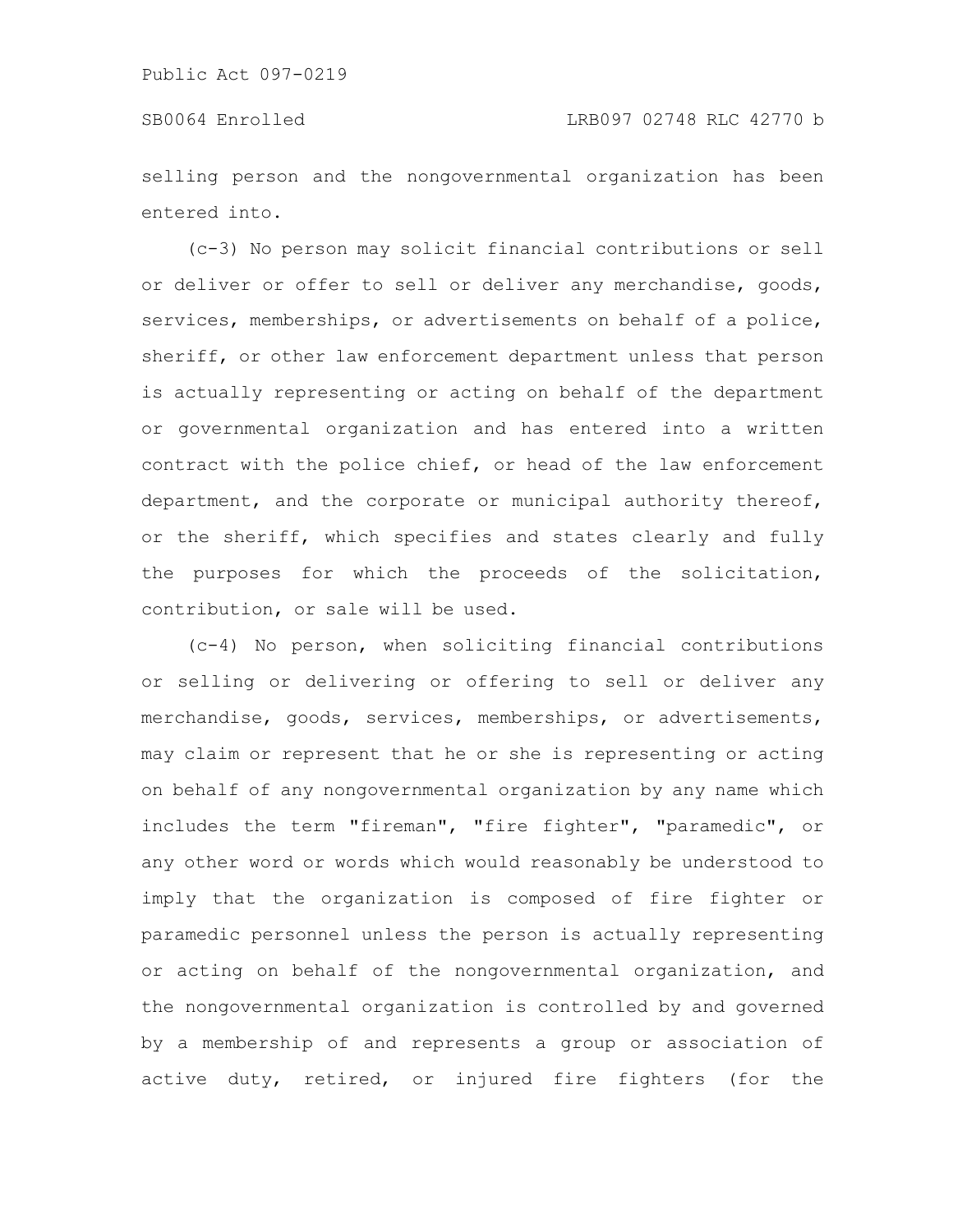# SB0064 Enrolled LRB097 02748 RLC 42770 b

purposes of this Section, "fire fighter" has the meaning ascribed to that term in Section 2 of the Illinois Fire Protection Training Act) or active duty, retired, or injured emergency medical technicians - ambulance, emergency medical technicians - intermediate, emergency medical technicians paramedic, ambulance drivers, or other medical assistance or first aid personnel, and before commencing the solicitation or the sale or delivery or the offers to sell or deliver any merchandise, goods, services, memberships, or advertisements, a written contract between the soliciting or selling person and the nongovernmental organization has been entered into.

(c-5) No person may solicit financial contributions or sell or deliver or offer to sell or deliver any merchandise, goods, services, memberships, or advertisements on behalf of a department or departments of fire fighters unless that person is actually representing or acting on behalf of the department or departments and has entered into a written contract with the department chief and corporate or municipal authority thereof which specifies and states clearly and fully the purposes for which the proceeds of the solicitation, contribution, or sale will be used.

(c-6) No person may claim or represent that he or she is an airman, airline employee, airport employee, or contractor at an airport in order to obtain the uniform, identification card, license, or other identification paraphernalia of an airman, airline employee, airport employee, or contractor at an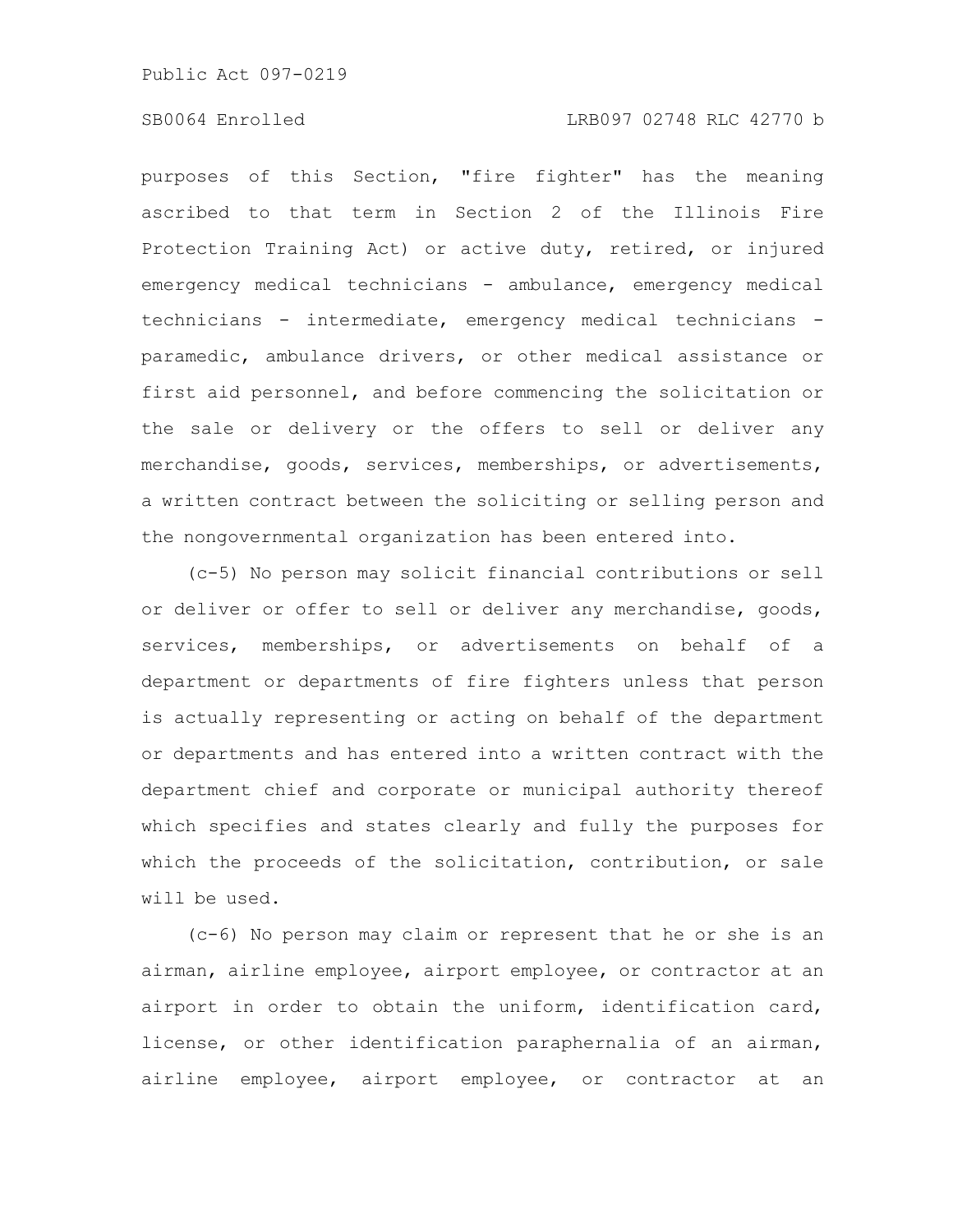airport.

(d) Sentence. False personation, unapproved use of a name or title, or solicitation in violation of subsection (a), (b), (b-5), or (b-10) of this Section is a Class C misdemeanor. False personation in violation of subsections  $(a-5)$ ,  $(a-7)$ , and (c-6) is a Class A misdemeanor. False personation in violation of subsection (a-6) of this Section is a petty offense for which the offender shall be fined at least \$100 and not exceeding \$200. Engaging in any activity in violation of subsection  $(c-1)$ ,  $(c-2)$ ,  $(c-3)$ ,  $(c-4)$ , or  $(c-5)$  of this Section is a Class 4 felony.

(e) A violation of this Section may be accomplished in person or by any means of communication, including but not limited to the use of an Internet website or any form of electronic communication.

(Source: P.A. 95-331, eff. 8-21-07; 96-328, eff. 8-11-09.)

(720 ILCS 5/32-5) (from Ch. 38, par. 32-5)

Sec. 32-5. False personation of attorney, judicial, or governmental officials.

(a) A person who falsely represents himself or herself to be an attorney authorized to practice law for purposes of compensation or consideration commits a Class 4 felony. This subsection (a) does not apply to a person who unintentionally fails to pay attorney registration fees established by Supreme Court Rule.